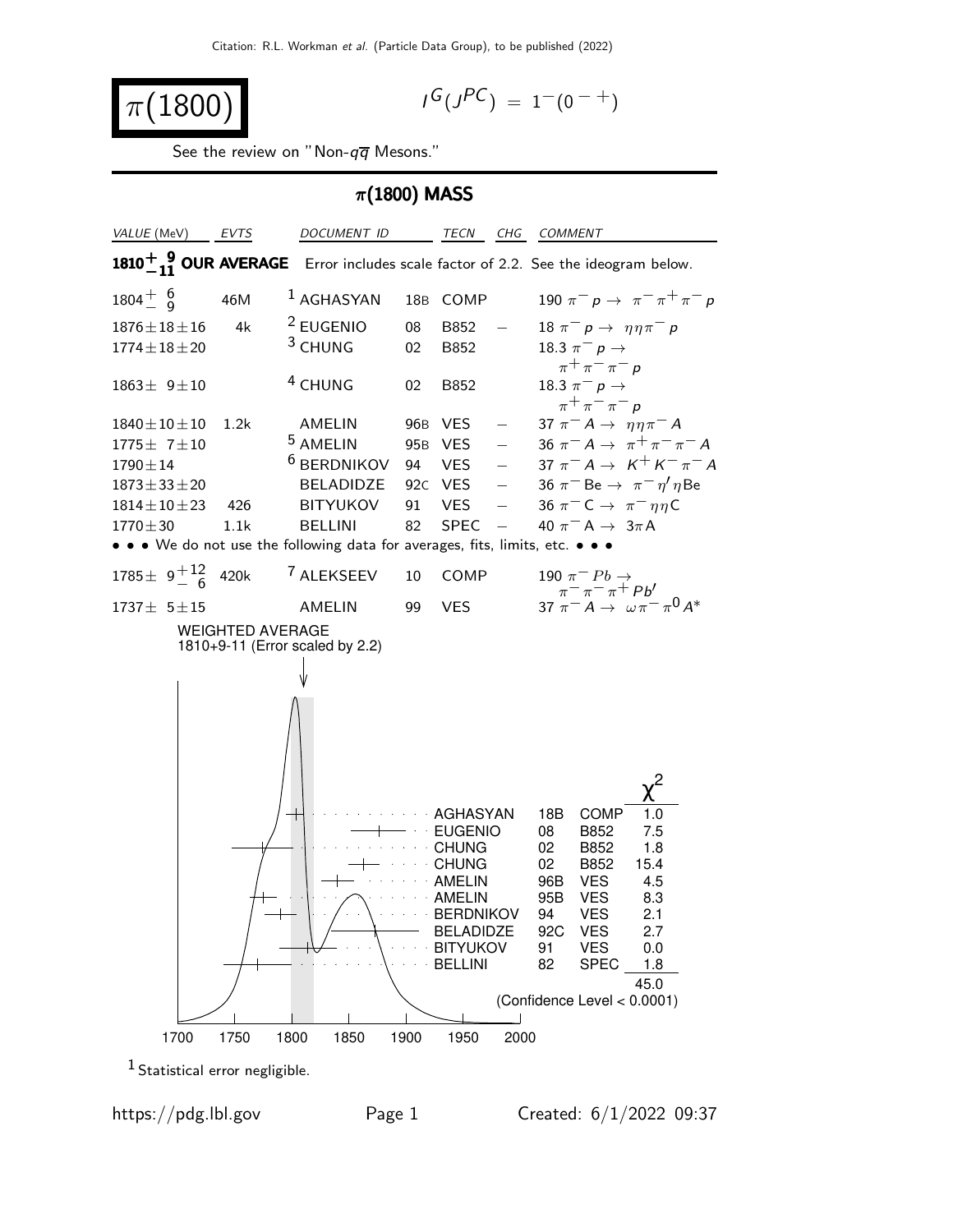2 From a single-pole fit.  $\frac{3}{1}$ In the  $f_0(980)\pi$  wave. <sup>4</sup> In the  $f_0(500)\pi$  wave. <sup>5</sup> From a fit to  $J^{PC} = 0^{-+}$   $f_0(980) \pi$ ,  $f_0(1370) \pi$  waves.  $^{6}$  From a fit to  $J^{PC} = 0^{-+} K_{0}^{*}(1430) K^{-}$  and  $f_{0}(980) \pi^{-}$  waves. 7 Superseded by AGHASYAN 2018B.  $\pi$ (1800) mass (MeV)

## $\pi$ (1800) WIDTH

| VALUE (MeV)                                                                                                                                                      | EVTS | DOCUMENT ID                                                                                                                                                |                 | <b>TECN</b> | CHG                             | <b>COMMENT</b>                                                                                           |
|------------------------------------------------------------------------------------------------------------------------------------------------------------------|------|------------------------------------------------------------------------------------------------------------------------------------------------------------|-----------------|-------------|---------------------------------|----------------------------------------------------------------------------------------------------------|
| $215^{+}_{-}$ $_{8}^{7}$ OUR AVERAGE                                                                                                                             |      |                                                                                                                                                            |                 |             |                                 |                                                                                                          |
| $220^{+}_{-11}^{8}$                                                                                                                                              | 46M  | <sup>8</sup> AGHASYAN                                                                                                                                      |                 | 18B COMP    |                                 | 190 $\pi^- p \to \pi^- \pi^+ \pi^- p$                                                                    |
| $221 \pm 26 \pm 38$                                                                                                                                              | 4k   | <sup>9</sup> EUGENIO                                                                                                                                       | 08              | B852        |                                 | 18 $\pi^- p \rightarrow \eta \eta \pi^- p$                                                               |
| $223 \pm 48 \pm 50$                                                                                                                                              |      | 10 CHUNG                                                                                                                                                   | 02              | B852        |                                 | 18.3 $\pi^{-} p \to$                                                                                     |
| $191 \pm 21 \pm 20$                                                                                                                                              |      | <sup>11</sup> CHUNG                                                                                                                                        | 02              | B852        |                                 | $\pi^+\pi^-\pi^-$<br>18.3 $\pi^-$ p $\rightarrow$<br>$\pi^+\pi^-\pi^-$ p                                 |
| $210 \pm 30 \pm 30$                                                                                                                                              | 1.2k | AMELIN                                                                                                                                                     |                 | 96B VES     | $\frac{1}{2}$ and $\frac{1}{2}$ | 37 $\pi^- A \rightarrow \eta \eta \pi^- A$                                                               |
| $190 \pm 15 \pm 15$                                                                                                                                              |      | 12 AMELIN                                                                                                                                                  | 95 <sub>B</sub> | VES         |                                 | $-$ 36 $\pi^- A \to \pi^+ \pi^- \pi^- A$                                                                 |
| $210 + 70$                                                                                                                                                       |      | <sup>13</sup> BERDNIKOV                                                                                                                                    | 94              | <b>VES</b>  |                                 | $-$ 37 $\pi^- A \to K^+ K^- \pi^- A$                                                                     |
| $225 \pm 35 \pm 20$                                                                                                                                              |      | BELADIDZE                                                                                                                                                  |                 | 92c VES     |                                 | $-$ 36 $\pi$ <sup>-</sup> Be $\rightarrow \pi$ <sup>-</sup> $\eta'$ $\eta$ Be                            |
| $205 \pm 18 \pm 32$                                                                                                                                              | 426  | <b>BITYUKOV</b>                                                                                                                                            | 91              | <b>VES</b>  |                                 | $-$ 36 $\pi$ <sup>-</sup> C $\rightarrow \pi$ <sup>-</sup> $\eta \eta$ C                                 |
| $310 + 50$                                                                                                                                                       | 1.1k | <b>BELLINI</b>                                                                                                                                             | 82              | <b>SPEC</b> | $\overline{\phantom{0}}$        | 40 $\pi$ <sup>-</sup> A $\rightarrow$ 3 $\pi$ A                                                          |
|                                                                                                                                                                  |      | • • • We do not use the following data for averages, fits, limits, etc. • • •                                                                              |                 |             |                                 |                                                                                                          |
| $208 \pm 22 \frac{+21}{37}$ 420k                                                                                                                                 |      | $^{14}$ ALEKSEEV                                                                                                                                           | 10              | COMP        |                                 | 190 $\pi^- Pb \rightarrow$<br>$\pi^- \pi^- \pi^+ Pb'$<br>37 $\pi^- A \rightarrow \omega \pi^- \pi^0 A^*$ |
| $259\pm19\pm$ 6                                                                                                                                                  |      | AMELIN                                                                                                                                                     | 99              | <b>VES</b>  |                                 |                                                                                                          |
| <sup>8</sup> Statistical error negligible.<br><sup>9</sup> From a single-pole fit.<br>$^{10}$ In the $f_{0}(980)\pi$ wave.<br>$^{11}$ In the $f_0(500)\pi$ wave. |      | 12 From a fit to $J^{PC} = 0^{-+} f_0(980) \pi$ , $f_0(1370) \pi$ waves.<br>13 From a fit to $J^{PC} = 0^{-+} K_0^*(1430) K^-$ and $f_0(980) \pi^-$ waves. |                 |             |                                 |                                                                                                          |
| 14 Superseded by AGHASYAN 2018B.                                                                                                                                 |      |                                                                                                                                                            |                 |             |                                 |                                                                                                          |

## $\pi$ (1800) DECAY MODES

|            | Mode                    |        | Fraction $(\Gamma_i/\Gamma)$ |  |
|------------|-------------------------|--------|------------------------------|--|
| $\Gamma_1$ | $\pi^{+}\pi^{-}\pi^{-}$ |        | seen                         |  |
| $\Gamma_2$ | $f_0(500)\,\pi^-$       |        | seen                         |  |
| $\Gamma_3$ | $f_0(980)\pi^-$         |        | seen                         |  |
| $\Gamma_4$ | $f_0(1370)\pi^-$        |        | seen                         |  |
| $\Gamma_5$ | $f_0(1500)\pi^-$        |        | not seen                     |  |
| $\Gamma_6$ | $\rho\pi^-$             |        | not seen                     |  |
| $\Gamma_7$ | $\eta \eta \pi^-$       |        | seen                         |  |
|            | https://pdg.lbl.gov     | Page 2 | Created: $6/1/2022$ 09:37    |  |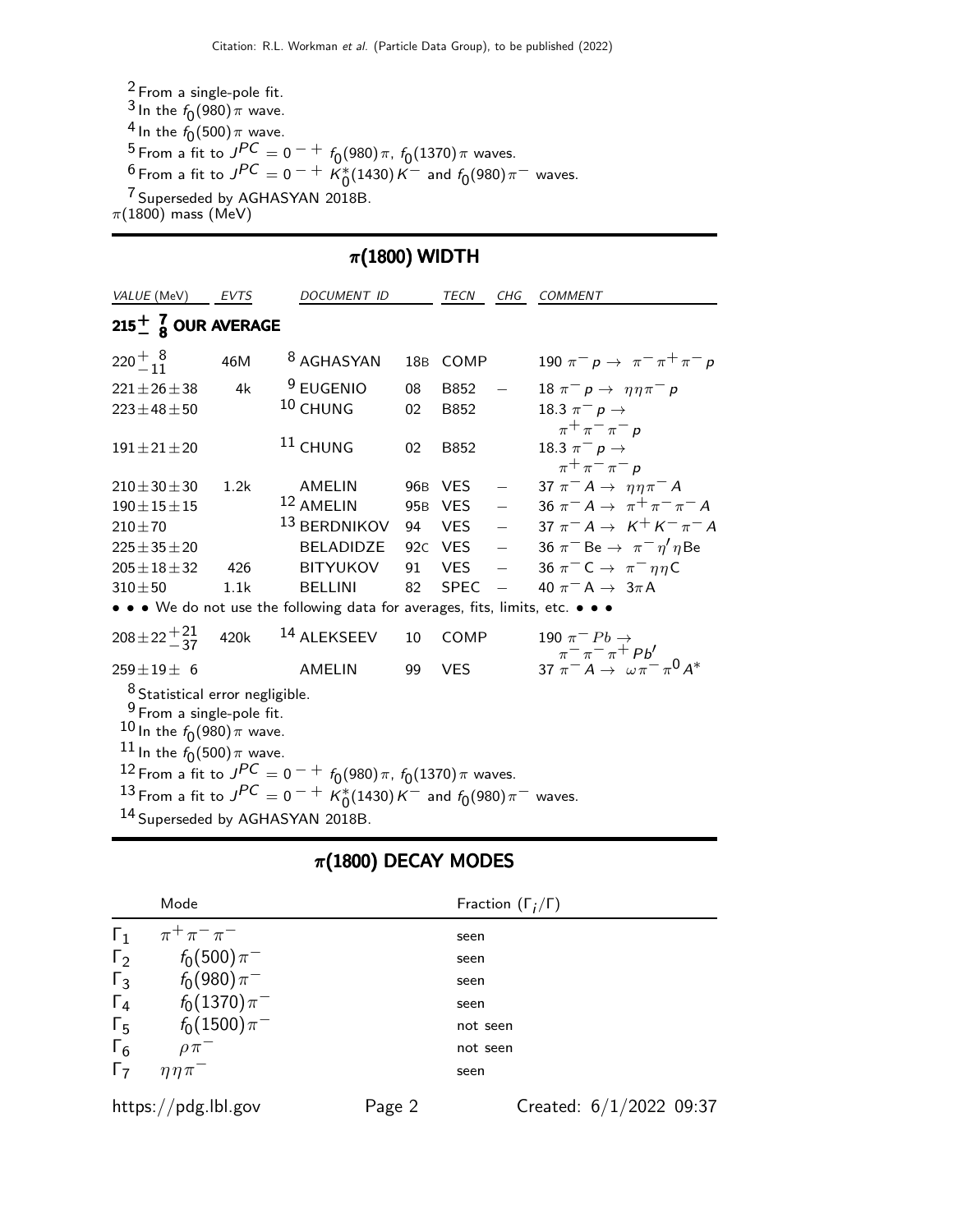| $\Gamma_8$            | $a_0(980)\eta$                      | seen     |
|-----------------------|-------------------------------------|----------|
| $\Gamma_{\mathsf{Q}}$ | $a_2(1320)\eta$                     | not seen |
| $\Gamma_{10}$         | $f_2(1270)\pi$                      | not seen |
| $\Gamma_{11}$         | $f_0(1370)\pi^-$                    | not seen |
| $\Gamma_{12}$         | $f_0(1500)\pi^-$                    | seen     |
|                       | $\Gamma_{13}$ $\eta\eta'(958)\pi^-$ | seen     |
|                       | $\Gamma_{14}$ $K_0^*(1430)K^-$      | seen     |
|                       | $\Gamma_{15}$ $K^*(892)K^-$         | not seen |
|                       |                                     |          |

## $\pi$ (1800) BRANCHING RATIOS

| $\Gamma(f_0(980)\pi^-)/\Gamma(f_0(500)\pi^-)$                                                                        | $\Gamma_3/\Gamma_2$                                                                                                                             |  |  |  |
|----------------------------------------------------------------------------------------------------------------------|-------------------------------------------------------------------------------------------------------------------------------------------------|--|--|--|
| <b>VALUE</b>                                                                                                         | DOCUMENT ID TECN COMMENT                                                                                                                        |  |  |  |
| $0.44 \pm 0.08 \pm 0.38$                                                                                             | $15$ CHUNG 02<br>B852 18.3 $\pi^ p \to \pi^+ \pi^- \pi^- p$                                                                                     |  |  |  |
| $\Gamma(f_0(980)\pi^-)/\Gamma(f_0(1370)\pi^-)$                                                                       | $\Gamma_3/\Gamma_4$<br><u>VALUE DOCUMENT ID TECN CHG COMMENT</u>                                                                                |  |  |  |
|                                                                                                                      | • • • We do not use the following data for averages, fits, limits, etc. • • •                                                                   |  |  |  |
| $1.7 \pm 1.3$                                                                                                        | $16$ AMELIN<br>95B VES $-$ 36 $\pi^- A \to \pi^+ \pi^- \pi^- A$                                                                                 |  |  |  |
| $\Gamma(f_0(1370)\pi^-)/\Gamma_{\rm total}$<br>VALUE                                                                 | $\Gamma_4/\Gamma$<br>DOCUMENT ID TECN CHG COMMENT                                                                                               |  |  |  |
| seen                                                                                                                 | $-$ 40 $\pi$ <sup>-</sup> A $\rightarrow$ 3 $\pi$ A<br><b>SPEC</b><br><b>BELLINI</b><br>82                                                      |  |  |  |
| $\Gamma(f_0(1500)\pi^{-})/\Gamma_{\rm total}$<br>VALUE                                                               | $\Gamma_5/\Gamma$<br>DOCUMENT ID TECN COMMENT                                                                                                   |  |  |  |
| not seen                                                                                                             | B852 18.3 $\pi^ p \to \pi^+ \pi^- \pi^ p$<br><b>CHUNG</b><br>02                                                                                 |  |  |  |
| $\Gamma(\rho\pi^-)/\Gamma_{\rm total}$<br><i>VALUE</i>                                                               | $\Gamma_6/\Gamma$<br>DOCUMENT ID TECN CHG COMMENT                                                                                               |  |  |  |
| not seen                                                                                                             | SPEC $-$ 40 $\pi$ <sup>-</sup> A $\rightarrow$ 3 $\pi$ A<br><b>BELLINI</b><br>82                                                                |  |  |  |
| $\Gamma(\rho \pi^{-})/\Gamma(f_0(980)\pi^{-})$                                                                       | $\Gamma_6/\Gamma_3$<br>VALUE CL% DOCUMENT ID TECN CHG COMMENT                                                                                   |  |  |  |
|                                                                                                                      | • • • We do not use the following data for averages, fits, limits, etc. • • •                                                                   |  |  |  |
| < 0.25<br>< 0.14<br>90                                                                                               | 18.3 $\pi^ p \to \pi^+ \pi^- \pi^- p$<br><b>CHUNG</b><br><b>B852</b><br>02<br>95B VES $-$ 36 $\pi^- A \to \pi^+ \pi^- \pi^- A$<br><b>AMELIN</b> |  |  |  |
| $\Gamma(\eta\eta\pi^-)/\Gamma(\pi^+\pi^-\pi^-)$<br>$\Gamma_7/\Gamma_1$<br>VALUE EVTS<br>DOCUMENT ID TECN CHG COMMENT |                                                                                                                                                 |  |  |  |
|                                                                                                                      | • • • We do not use the following data for averages, fits, limits, etc. • • •                                                                   |  |  |  |
| $0.5 \pm 0.1$                                                                                                        | $^{16}$ AMELIN 96B VES - 37 $\pi^- A \rightarrow \eta \eta \pi^- A$<br>1200                                                                     |  |  |  |
| $\Gamma(a_2(1320)\eta)/\Gamma_{\rm total}$<br>VALUE                                                                  | $\Gamma$ <sub>9</sub> /Γ<br>DOCUMENT ID<br><u>TECN COMMENT</u>                                                                                  |  |  |  |
| not seen                                                                                                             | B852 18 $\pi^- p \to \eta \eta \pi^- p$<br><b>EUGENIO</b><br>08                                                                                 |  |  |  |
|                                                                                                                      |                                                                                                                                                 |  |  |  |

https://pdg.lbl.gov Page 3 Created: 6/1/2022 09:37